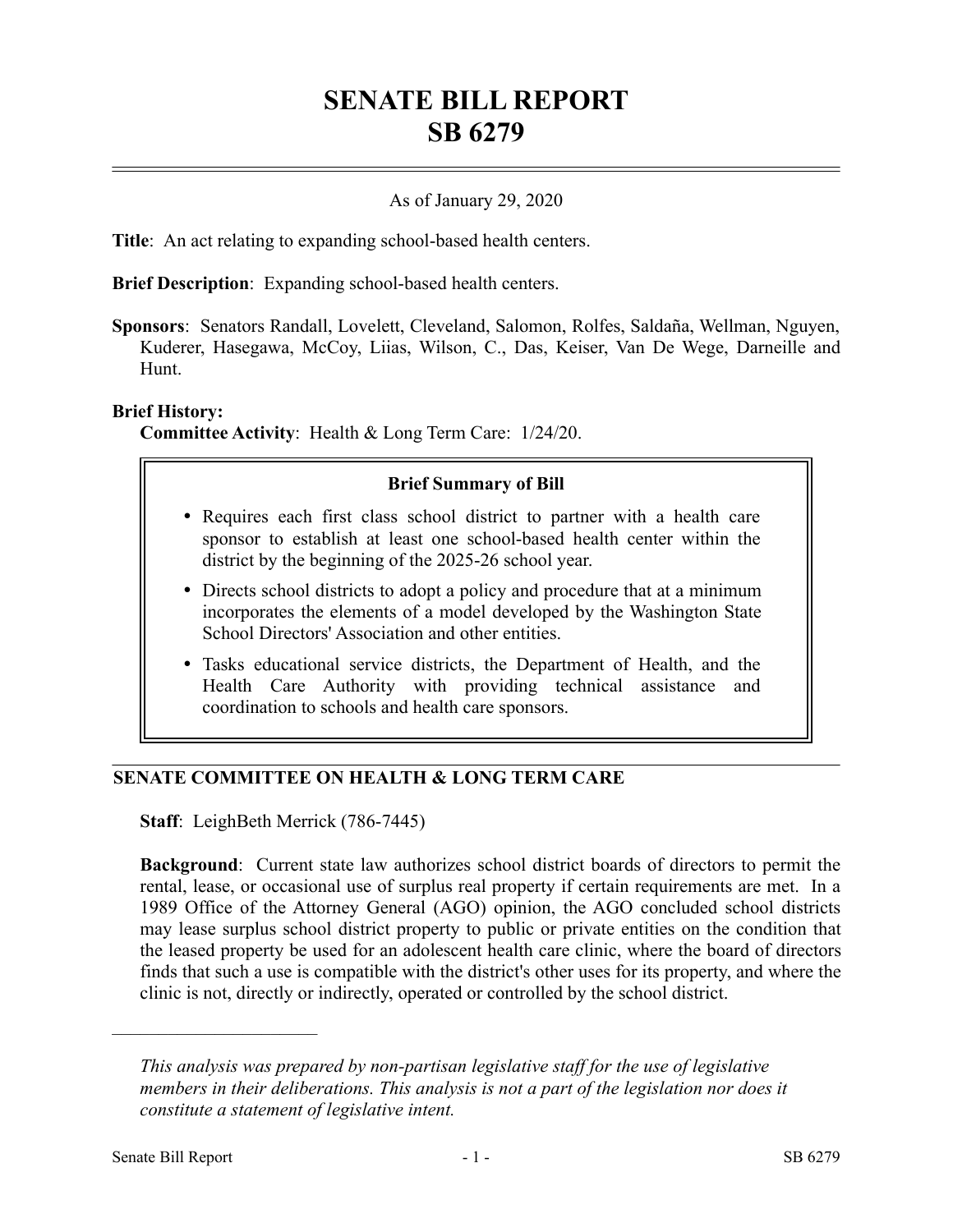In 2019, the Legislature passed a law requiring each ESD to establish a regional school safety center to provide schools with behavioral health coordination, school-based threat assessments, training and technical assistance, and partnership development and collaboration.

According to the Washington School-Based Health Alliance, there are more than 50 schoolbased health centers throughout the state.

**Summary of Bill**: The bill as referred to committee not considered.

**Summary of Bill (Proposed Substitute)**: School-Based Health Centers. Each first class school district must partner with a health care sponsor to establish at least one school-based health center within the district by the beginning of the 2025-26 school year. The schoolbased health center must solely be operated by the health care sponsor, provide services that are beyond the scope of the school nurse, and serve any student in the school in which the school-based health center is located. The school-based health center may serve students from other schools in the district, families of students, school staff, and community members.

Policies and Procedures. The Washington State School Directors' Association (WSDAA) and the Office of the Superintendent of Public Instruction (OSPI) must consult with the Department of Health (DOH), the Health Care Authority (HCA), health care sponsors, educational service districts (ESDs), school districts, school nurses, and organizations representing school-based health centers to develop a model school-based health center policy and procedure. The policy and procedure must:

- align with the Washington integrated student supports protocol;
- address roles and responsibilities of school districts and health care sponsors;
- address Medicaid and private insurance billing considerations;
- address sharing and protection of health care data; and
- be posted on the WSDAA and OSPI websites by July 1, 2021.

Each first class school district is required to adopt or amend the policies and procedures.

Educational Service Districts Coordination. The existing regional school safety centers are expanded to include student well-being and are required to provide school-based health center coordination that includes:

- facilitating partnerships and coordination between school districts, public schools, and health care sponsors to increase access to school-based health centers;
- identifying, sharing, and integrating, to the extent practicable, behavioral and physical health care service delivery models;
- providing Medicaid and private insurance billing-related training, technical assistance, and coordination between school-based health centers; and
- identifying available funding sources.

Department of Health and Health Care Authority Technical Assistance. DOH and HCA must provide technical assistance to health care sponsors and regional school safety and well-being centers. DOH must assist with identifying potential health care sponsors, and HCA must assist with Medicaid billing.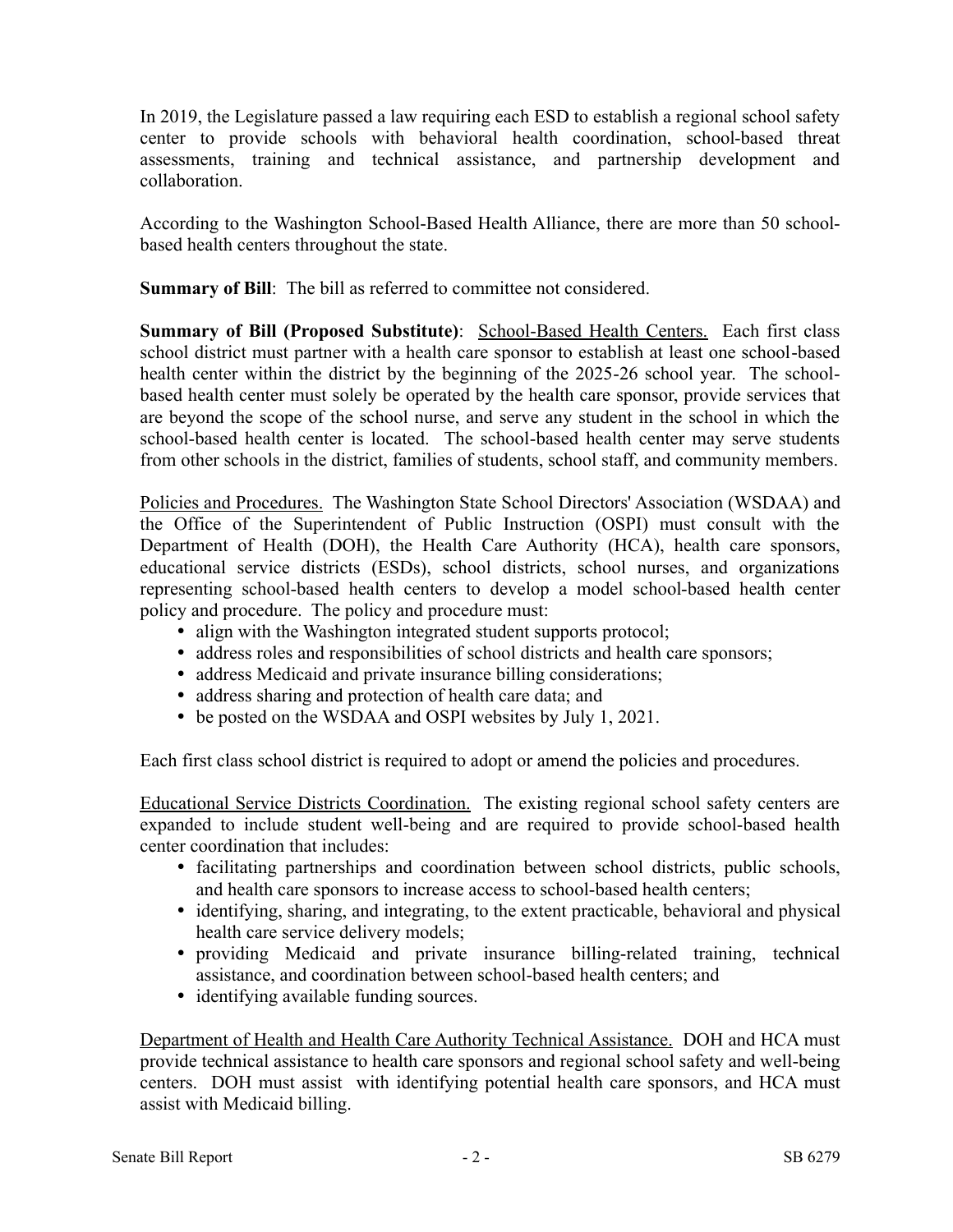Beginning January 1, 2022, DOH must annually report to the legislature on the number and location of school-based health centers established. The report may include policy recommendations aimed at expanding school-based health centers in the state.

Medicaid Reimbursement. HCA must consult with school-based health centers and organizations representing them to develop a school-based health center Medicaid payment methodology. The methodology must provide reimbursement for physical and behavioral health services delivered in a school-based center model, and multidisciplinary team-based services, such as shared appointments, care conferences, and team meetings. HCA must report the methodology with proposed recommendations for implementation to the Legislature by December 1, 2020.

**Appropriation**: None.

**Fiscal Note**: Requested on January 18, 2020.

#### **Creates Committee/Commission/Task Force that includes Legislative members**: No.

**Effective Date**: Ninety days after adjournment of session in which bill is passed.

**Staff Summary of Public Testimony on Proposed Substitute**: PRO: This is the beginning of the conversation about how we can support school-based health centers. School-based health centers currently exist in communities across our state and they meet an incredible need in providing students and families better access to health care. Parents face economic pressures and can not always take time off work to take their kids to the doctor, school nurses are too few and far between, and our Healthy Youth survey indicates that students are in need of behavioral health services. When students are not suffering from health issues, they can learn better. School employees should not be supplanted by school-based health center personnel. Managed care organizations should be included in the payment methodology workgroup. The privacy of the students should be considered.

CON: This creates a one-size fits all system when some school districts might not be in a position to establish a school-based health center. Parents should be included as a stakeholder in the work groups. This would be an unfunded mandate for schools. It would direct school resources to non-academic issues when schools should focus on academics. More rights should be given to the school districts to make decisions and not government organized work groups. School-based health centers interfere with parent's rights to make health care decisions for their children. Students 13 and older would be able to receive reproductive services without their parental knowledge.

OTHER: We are excited about the momentum at this level but do have concerns. We do not think any school district should be mandated to have a school based health center, especially without adequate funding. Each school based health center is different. It is important that schools and the community work together to decide what is the right fit to meet their local needs. More stakeholder work is necessary before establishing a structure for school based health centers. We do not believe the bill should assign responsibility as it does, for example, for developing model policy and procedures and providing training and technical assistance